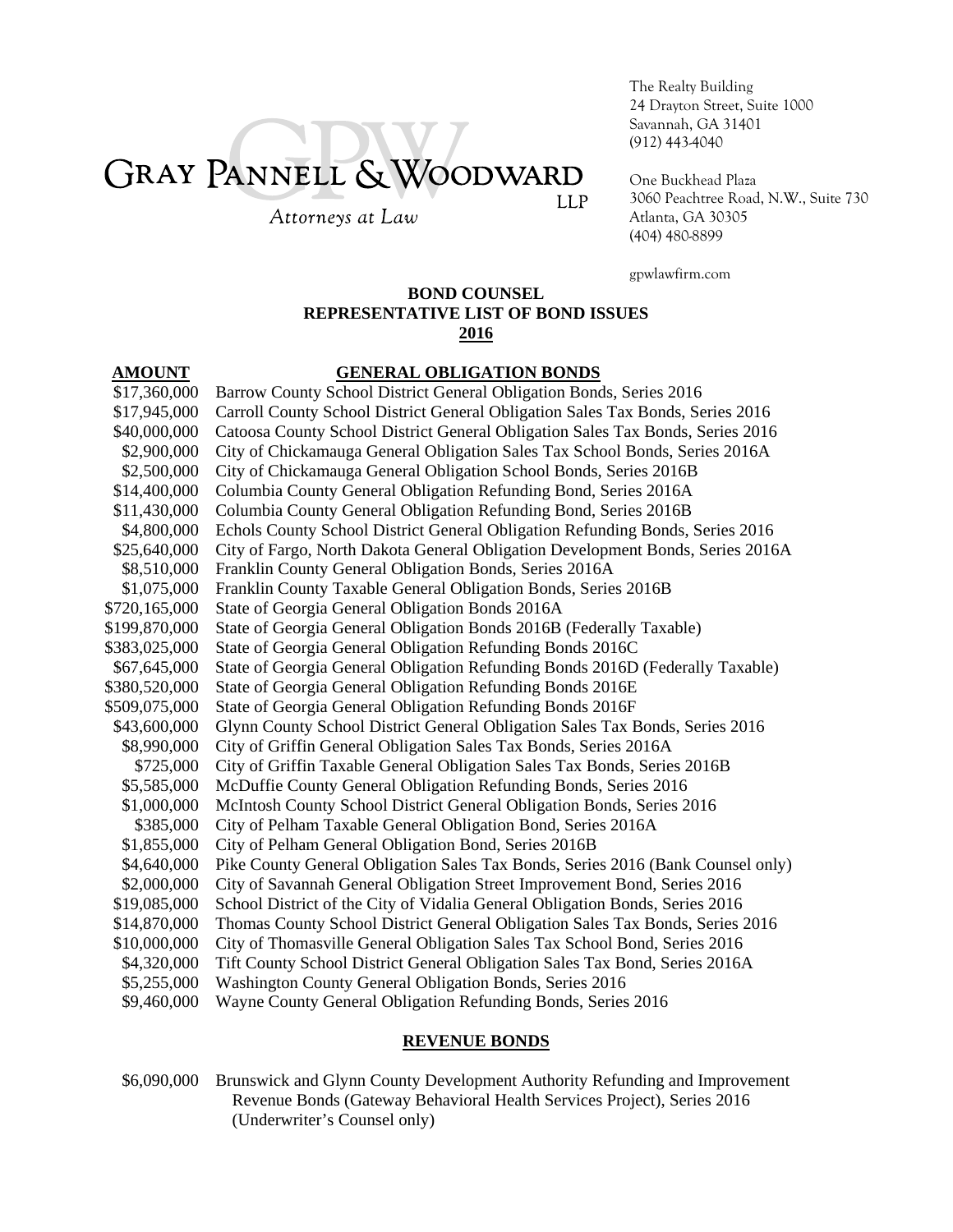| \$112,000,000 | Bartow-Cartersville Second Joint Development Authority Taxable Revenue Bonds                                                                                              |
|---------------|---------------------------------------------------------------------------------------------------------------------------------------------------------------------------|
|               | (Voestalpine Automotive Body Parts Inc. Project), Series 2016                                                                                                             |
| \$26,000,000  | Development Authority of Bartow County Taxable Revenue Bonds (CB675, LLC (Real<br>Property)), Series 2016                                                                 |
| \$15,000,000  | Development Authority of Bartow County Taxable Revenue Bonds (Zep Inc. (Equipment                                                                                         |
|               | Project)), Series 2016                                                                                                                                                    |
| \$7,700,000   | Development Authority of Bryan County Taxable Revenue Bonds (West Penn                                                                                                    |
|               | Non-Destructive Testing, Inc. Project), Series 2016                                                                                                                       |
| \$6,310,000   | City of Calhoun Water and Sewerage Refunding Revenue Bonds, Series 2016                                                                                                   |
| \$36,000,000  | Loan from TD Bank, N.A. to Candler Hospital, Inc. (St. Joseph's/Candler Health System,<br>Inc.), Series 2016A                                                             |
| \$26,255,000  | The Carroll City-County Hospital Authority (Georgia) Revenue Anticipation Certificates<br>(Tanner Medical Center, Inc. Project), Series 2016 (Underwriter's Counsel only) |
| \$36,855,000  | The Carroll City-County Hospital Authority Revenue Anticipation Certificates (Tanner<br>Medical Center, Inc. Project) Series 2016B (Underwriter's Counsel only)           |
| \$2,128,680   | City of Cartersville (Georgia) Tax Allocation Bond (East Main Street Project), Series 2016                                                                                |
| \$50,000,000  | Cass County, North Dakota Sales Tax Exempt Direct Funded Loan (Special Counsel to the<br>City)                                                                            |
| \$50,000,000  | Cass County, North Dakota Temporary Sales Tax Revenue Note of 2016 (Special Counsel                                                                                       |
|               | to the City)                                                                                                                                                              |
| \$4,466,000   | Chatham County Recreation Authority (Georgia) Refunding Revenue Bond (City of Tybee                                                                                       |
|               | Island-Campground Project), Series 2016                                                                                                                                   |
| \$23,250,000  | Hospital Authority of Colquitt County Refunding and Improvement Revenue Anticipation                                                                                      |
|               | Certificate, Series 2016A                                                                                                                                                 |
| \$20,075,000  | Hospital Authority of Colquitt County Refunding Revenue Anticipation Certificate, Series                                                                                  |
|               |                                                                                                                                                                           |
|               | 2016B                                                                                                                                                                     |
| \$58,000,000  | Dalton-Whitfield County Joint Development Authority Taxable Revenue Bonds                                                                                                 |
| \$100,000,000 | (Engineered Floors, LLC (Equipment) Project), Series 2016<br>Dalton-Whitfield Joint Development Authority Taxable Revenue Bonds (IVC US, Inc.                             |
|               | Project), Series 2016                                                                                                                                                     |
| \$8,000,000   | Dalton-Whitfield County Joint Development Authority Taxable Revenue Bonds (Marquis<br>Industries, Inc. (Equipment) Project), Series 2016                                  |
| \$18,000,000  | Dalton-Whitfield County Joint Development Authority Taxable Revenue Bonds (Pentz<br>Street Holdings, LLC (Real Property) Project) Series 2016                             |
| \$5,800,000   | Development Authority of DeKalb County Refunding Revenue Bonds (DeKalb Public                                                                                             |
|               | Purpose Project), Series 2016 (Purchaser's Counsel only)                                                                                                                  |
| \$8,000,000   | Downtown Savannah Authority Revenue Bond (City of Savannah Street Improvement                                                                                             |
|               | Project), Series 2016                                                                                                                                                     |
| \$33,050,000  | Downtown Savannah Authority Taxable Revenue Bonds (City of Savannah River Street                                                                                          |
|               | Parking Project), Series 2016                                                                                                                                             |
| \$26,350,000  | Effingham County Industrial Development Authority Taxable Revenue Bonds, Series 2016                                                                                      |
| \$41,745,000  | City of Fargo, North Dakota Refunding Improvement Bonds, Series 2016C                                                                                                     |
| \$27,485,000  | City of Fargo, North Dakota Refunding Improvement Refunding Bonds, Series 2016B                                                                                           |
| \$50,000,000  | City of Fargo, North Dakota Sales Tax Exempt Direct Funded Loan                                                                                                           |
| \$50,000,000  | City of Fargo, North Dakota Temporary Sales Tax Revenue Note of 2016                                                                                                      |
| \$4,515,000   | Gilmer County Building Authority Refunding Revenue Bonds (Gilmer County Courthouse                                                                                        |
| \$1,145,000   | Project, Phase II), Series 2016A<br>Gilmer County Building Authority Refunding Revenue Bonds (Dalton State College                                                        |
| \$90,000,000  | Project), Series 2016B<br>Development Authority of Houston County Taxable Revenue Bonds (Sandler Nonwoven                                                                 |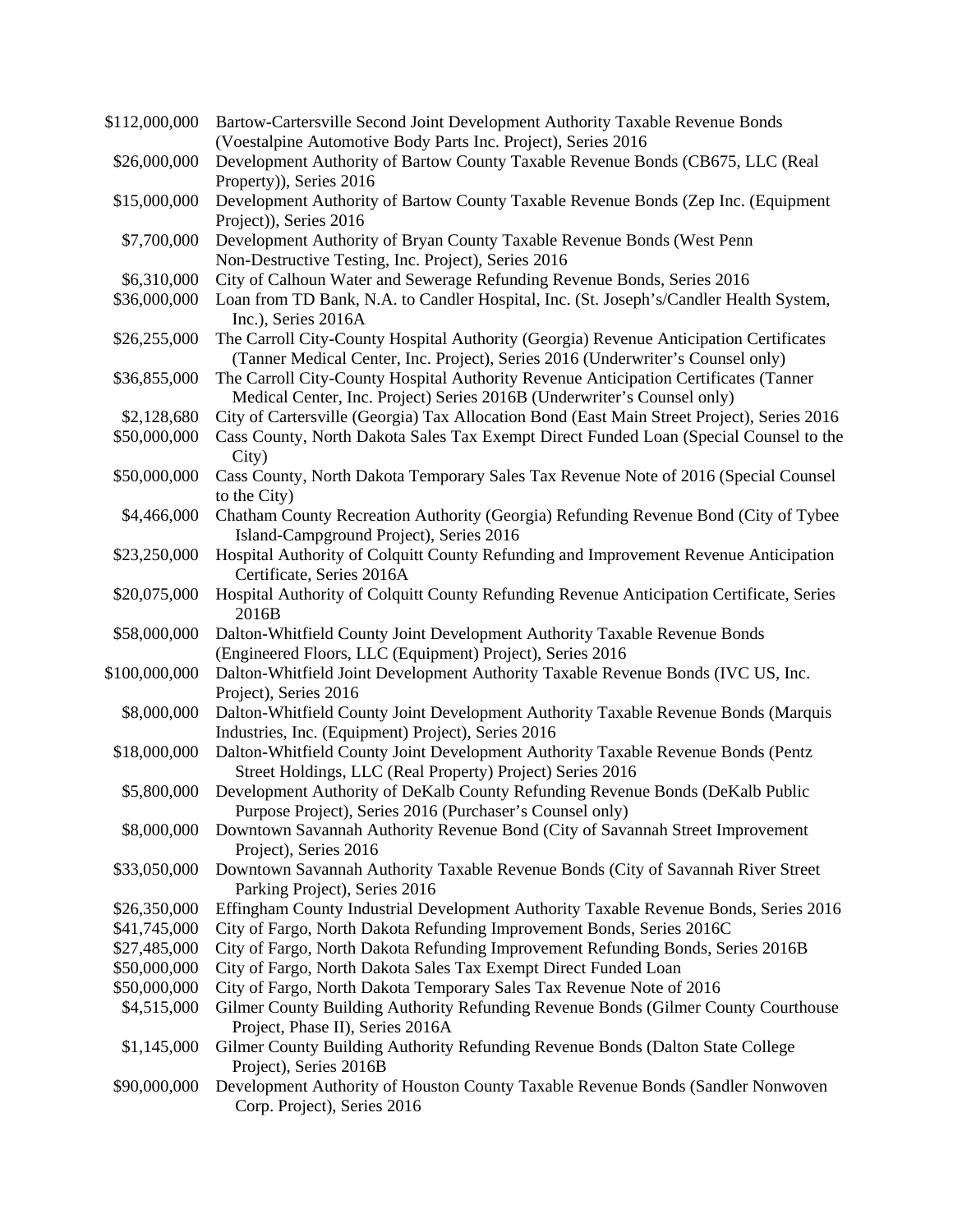| \$37,000,000 | Jackson County Industrial Building Authority Taxable Revenue Bonds<br>(Amazon.com.dedc, LLC Project), Series 2016                                               |
|--------------|-----------------------------------------------------------------------------------------------------------------------------------------------------------------|
| \$20,835,000 | Jackson County Industrial Development Authority Revenue Refunding Bonds (Jackson                                                                                |
|              | County Economic Development Projects), Series 2016                                                                                                              |
| \$58,000,000 | Jackson County Industrial Development Authority Taxable Revenue Bond (Braselton                                                                                 |
|              | Commerce Center, LLC Project (Real Estate)), Series 2016                                                                                                        |
| \$12,000,000 | Jackson County Industrial Development Authority (Williams-Sonoma Direct Inc. Project),                                                                          |
|              | Series 2016                                                                                                                                                     |
| \$6,000,000  | Jackson County Water and Sewerage Authority Revenue Bond, Series 2016 (Lender's                                                                                 |
|              | Counsel only)                                                                                                                                                   |
| \$8,535,000  | Hospital Authority of Liberty County Taxable Refunding Revenue Anticipation<br>Certificate, Series 2016                                                         |
| \$2,931,746  | Liberty County Public Facilities Authority Refunding Revenue Bond (MidCoast Regional                                                                            |
|              | Airport Project), Series 2016A                                                                                                                                  |
| \$1,404,648  | Liberty County Public Facilities Authority Taxable Refunding Revenue Bond (MidCoast                                                                             |
|              | Regional Airport Project), Series 2016B                                                                                                                         |
| \$3,113,965  | Liberty County Public Facilities Authority Revenue Bond (MidCoast Regional Airport                                                                              |
|              | Project), Series 2016C                                                                                                                                          |
| \$9,966,600  | City of Louisville Water and Sewer System Revenue Bond, Series 2016                                                                                             |
| \$9,475,000  | Macon Water Authority Water and Sewer Refunding Revenue Bonds, Series 2016                                                                                      |
| \$2,970,000  | Macon-Bibb County Industrial Authority Taxable Industrial Development Revenue Bond                                                                              |
|              | (Industrial Obligations Consolidation Project), Series 2016A (Bank Counsel only)                                                                                |
| \$8,285,000  | Macon-Bibb County Industrial Authority Taxable Industrial Development Revenue Bond                                                                              |
|              | (Industrial Obligations Consolidation Project), Series 2016B (Bank Counsel only)                                                                                |
| \$9,320,000  | Meriwether County (Georgia) Water and Sewerage Authority Water and Sewerage                                                                                     |
|              | Revenue Refunding Bonds, Series 2016A                                                                                                                           |
| \$1,485,000  | Meriwether County (Georgia) Water and Sewerage Authority Water and Sewerage                                                                                     |
|              | Revenue Refunding Bonds, Series 2016B                                                                                                                           |
| \$4,285,000  | Oconee County Industrial Development Authority Revenue Bond (Oconee County                                                                                      |
|              | Economic Development Project), Series 2016                                                                                                                      |
| \$8,165,000  | Paulding County Industrial Building Authority Refunding Revenue Bonds (City of Dallas                                                                           |
|              | Water and Sewer Projects) Series 2016                                                                                                                           |
| \$4,210,000  | City of Pembroke Water and Sewer Refunding Revenue Bond, Series 2016                                                                                            |
| \$8,595,000  | City of Perry Water and Sewerage Refunding Revenue Bonds, Series 2016                                                                                           |
| \$75,000,000 | City of Sandy Springs Development Authority Taxable Revenue Bonds (City Springs                                                                                 |
|              | Owner, LLC Project), Series 2016 (Issuer's Counsel only)                                                                                                        |
| \$71,000,000 | City of Sandy Springs Development Authority Taxable Revenue Bonds (Sandy Springs<br>Residential LLC Project), Series 2016 (Residential) (Issuer's Counsel only) |
| \$9,000,000  | City of Sandy Springs Development Authority Taxable Revenue Bonds (Sandy Springs                                                                                |
|              | Residential LLC Project), Series 2016 (Retail) (Issuer's Counsel only)                                                                                          |
| \$1,102,000  | City of Sardis Sewer System Revenue Bond, Series 2016                                                                                                           |
| \$9,585,000  | Satilla Regional Water and Sewer Authority Refunding Revenue Bonds, Series 2016A                                                                                |
| \$3,205,000  | Satilla Regional Water and Sewer Authority Taxable Refunding Revenue Bonds, Series                                                                              |
|              | 2016B                                                                                                                                                           |
| \$21,255,000 | City of Savannah Water and Sewer Refunding Revenue Bond, Series 2016                                                                                            |
| \$22,030,000 | Savannah Economic Development Authority Refunding Revenue Bonds (ASU Student                                                                                    |
|              | Union, LLC Project), Series 2016                                                                                                                                |
| \$87,505,000 | Hospital Authority of Savannah Revenue Bond (St. Joseph's/Candler Health System, Inc.),                                                                         |
|              | Series 2016A                                                                                                                                                    |
| \$23,795,000 | Modification of \$26,245,000 in original aggregate principal amount of Savannah                                                                                 |
|              | Economic Development Authority Revenue Refunding and Improvement Bonds (SSU                                                                                     |
|              | Foundation Real Estate Ventures, LLC - University Village Project), Series 2008A                                                                                |